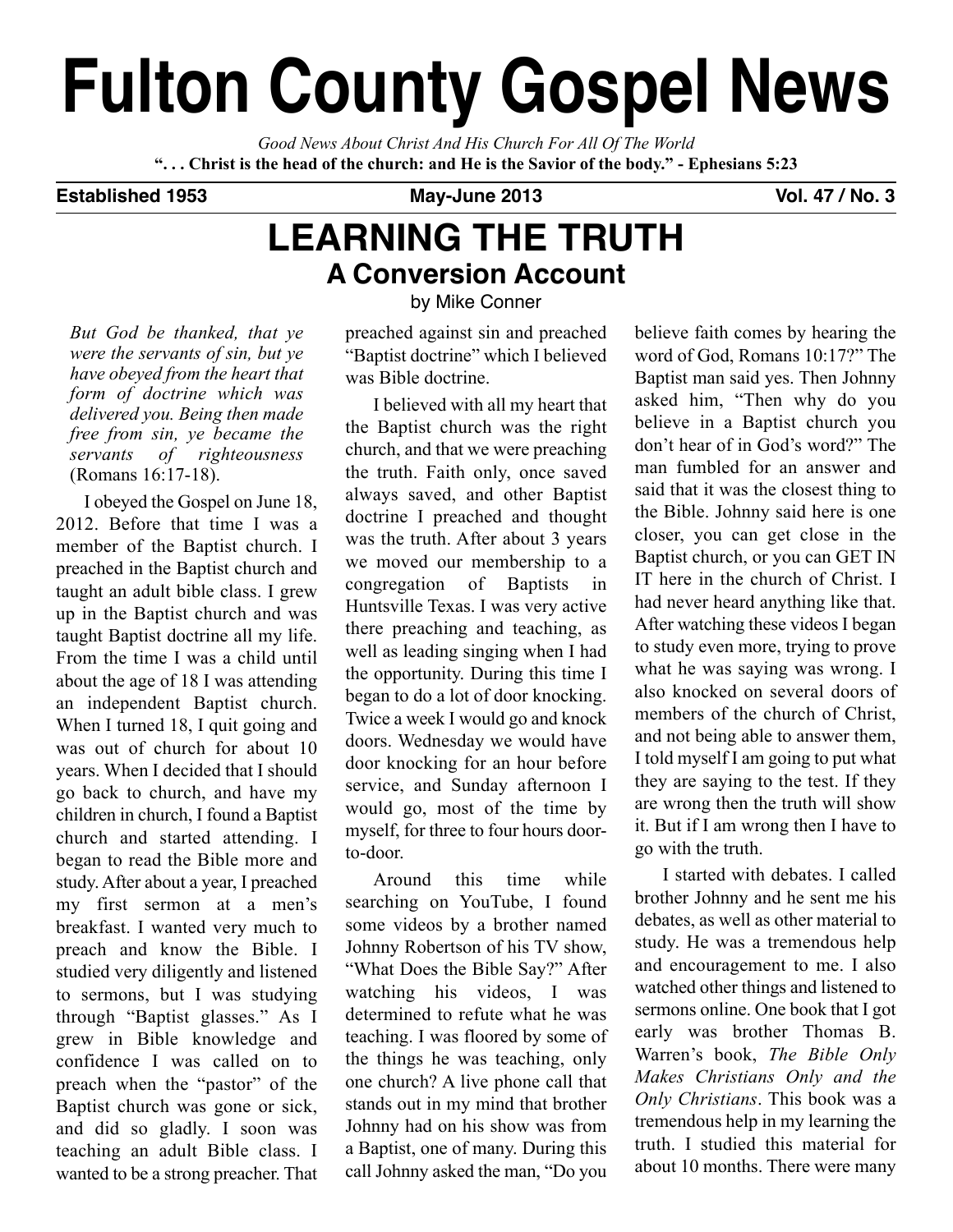#### **FULTON COUNTY GOSPEL NEWS** USPS Publication #211780

. . . is a Periodical publication issued monthly by the church of Christ at Third and Bethel (P.O. Box 251), Mammoth Spring, AR 72554-0251. **POSTMASTER: Please mail all changes of address to the above address.**

FCGN is mailed free of charge to any who care to receive it. We will be happy to add any names to the regular mailing list. If you send in a name we must have a complete address, including number and street name, or RR. or HCR number, plus box number, or a P.O. Box number and the **NINE DIGIT ZIP CODE.** This paper is supported by voluntary contributions for which we are grateful. Financial information will be furnished upon request. **Mail all address corrections or manuscripts to:**

#### **FULTON COUNTY GOSPEL NEWS** P.O. Box 251 Mammoth Spring, AR 72554

## *continued from page 1*

sleepless nights poring over this material.

Around the end of May 2012, I was no longer believing Baptist doctrine, but was seeing that there was no Baptist church or any other denomination in the Bible. What is funny is we would say that church doesn't really matter, but when we were at the door of a Pentecostal or a Methodist, or another denomination, we would try to get them to come to the Baptist church, and believe Baptist doctrine. That is just one of many contradictions that I could not be a part of any longer. We KNOW that the church is SO very important—so important that Jesus died for it (Acts 20:28). And that it is His body (Ephesians 1:22- 23), and that body is ONE (1 Corinthians 12:13), and that Jesus is the Saviour of that ONE body (Eph. 5:23). The passages in the Bible that clearly teach that Baptism is essential to salvation

like, Acts 22:16, Col. 3:27, and 1 Pet. 3:21, would make me ask myself, why, as a Baptist preacher, can I not tell someone what these Gospel preachers were telling sinners, that wanted to be saved? Even during a baptism while the "pastor" would have the person in the water, he would spend 15 minutes sometimes telling people why this was not essential to salvation, and trying to explain away those clear scriptures. One question to ask a Baptist preacher is, "Why won't you tell someone what Peter told those people in Acts 2:38, or what Ananias told Paul in Acts 22:16?" NO Baptist preacher can give a Bible answer to those questions, or defend the doctrines of the Baptist church.

The day after Memorial Day 2012 I called the "pastor" of the Baptist church we were attending and told him I was leaving the Baptist church, that I did not see the Baptist church or the doctrine we were teaching. He of course tried to bring up different things to show that the Lord's church was wrong, but all he had to do was turn to the passage that showed the Baptist church. As you know he could not.

Two weeks later, on June 18, 2012, my wife and I obeyed the gospel and were added to the church you read about in the New Testament. I am continuing my study and hope to preach the gospel as a faithful gospel preacher, and defend the faith that was once delivered (Jude 3). I want to thank brother Daniel Douglas for asking me to write this short article, and the many faithful brethren that have encouraged me, and for their strong stance on the truth. My prayer is to be able to preach the gospel and defend the truth in service to our Lord Jesus Christ for many years to come.

## Richards, TX

[It is encouraging to note from this article, as one brother did, that "They're still out there!" When the pure seed of the Gospel falls into the rich soil of a good and honest heart, it will still bring forth fruit— Editor].

# **"WITHOUT EXCUSE" Part One**

## by Lee Moses

Man has a knack for making excuses.Adam and Eve attempted to excuse their culpability in the first sin by blaming others—Adam blamed Eve (and God!) and Eve blamed the serpent (Genesis 3:12- 13). Politicians attempt to excuse themselves by blaming other politicians or by claiming ignorance. Even Moses, "the servant of the LORD," tried to make excuses as to why he could not serve the Lord as the Lord commanded (Exodus 4:1- 13). People make excuses for wrongdoing; people make excuses for inaction. Some will even attempt excuses at the Judgment Day (Matthew 7:22-23).

And excuses tend to be silly actually **excusing** nothing. Following an accident, one motorist filing a claim with his automobile insurance company explained the problem: "The pedestrian had no idea which direction to run, so I ran over him." Mark Twain told of an occasion when a neighbor, known for borrowing tools but failing to return them, stopped by wanting to borrow his ax. Twain replied, "I'm sorry, but I'm going to need it to eat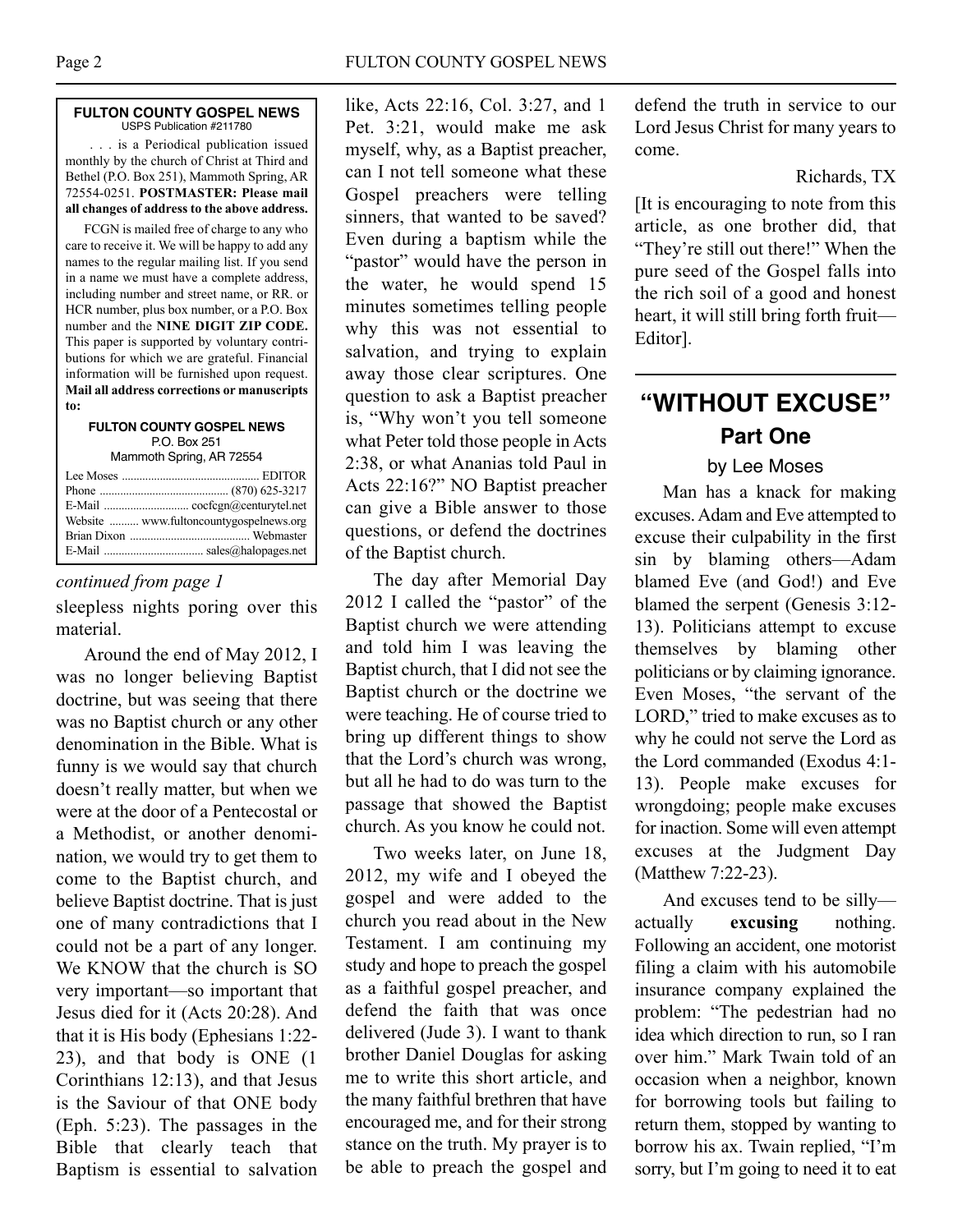soup." The perplexed neighbor marveled at the absurdity of Twain's statement; but Twain responded with the Yiddish proverb, "One excuse is as good as another."

When it comes to failing to know and obey God, there is no legitimate excuse:

*For the invisible things of him from the creation of the world are clearly seen, being understood by the things that are made, even his eternal power and Godhead; so that they are without excuse* (Romans 1:20, all emphases LM).

**"I didn't know" is not an excuse.** Some will say, "I didn't know God existed," or, "I didn't know that God had revealed a plan for my life." This is the attempted excuse that Romans 1:20 dismantles and destroys. The creation itself reveals the existence of its Creator, and it reveals something of the powerful, Divine nature of its Creator. The psalmist sang, *"The heavens declare the glory of God; and the firmament sheweth his handywork"* (Psalm 19:1). Simply by observing the universe, the weather cycle, and the growth and intricate design of life on earth, one can easily determine that there is indeed a Creator, and a powerful, intelligent, and benevolent One at that.

The necessary things of God that cannot be determined from His general revelation in nature can be known by His **special** revelation the Bible. And the Bible is readily available to almost anyone who might be reading this publication. Over 6 billion copies of the Bible have been printed in 451 different languages. Ninety-one percent of American households own at least

one Bible, and the average household has four. 1

Perhaps some may not have been brought up in a household with four Bibles, or with **any** Bibles. However, those who truly **want** to know the truth about God and His will can know. Seekers are promised that they will find: *"Blessed are they which do hunger and thirst after righteousness: for they shall be filled"* (Matthew 5:6). *"Ask, and it shall be given you; seek, and ye shall find; knock, and it shall be opened unto you: For every one that asketh receiveth; and he that seeketh findeth; and to him that knocketh it shall be opened"* (Matthew 7:7-8). *"[God] is a rewarder of them that diligently seek him"* (Hebrews 11:6). Ignorance is no excuse.

**"I couldn't help it" is not an excuse.** Many attempt to excuse their sin this way—"the temptation was just too strong," or "I was born this way," or "I can't help it—I'm just a man (or woman)," or the Flip Wilson classic, "the devil made me do it." The devil certainly **wants** us to sin, and the devil **entices** us to sin. But the devil does not and cannot **make** anyone sin. *"Submit yourselves therefore to God. Resist the devil, and he will flee from you"* (James 4:7). Although Eve tried to blame the serpent (Satan) for her sin, she was forced to acknowledge, *"I did eat,"* and the Lord held her accountable for her sin (Genesis 3:13, 16).

After Aaron's inconceivable participation—and **leadership**—in the idolatry and accompanying lewdness which Israel committed at the foot of Mount Sinai, he attempted the "I couldn't help it" excuse: *"And Aaron said, Let not* *the anger of my lord wax hot: thou knowest the people, that they are set on mischief…. So they gave me [gold]: then I cast it into the fire, and there came out this calf"* (Exodus 32:24). One does not have to be a metallurgist to know that simply heating gold does not cause golden calf statues to pop out.

Each one of us has the ability to choose right and to do it (Joshua  $24:15$ ; Luke 1:6). As the psalmist exclaimed, *"I have refrained my feet from every evil way, that I might keep thy word. I have not departed from thy judgments: for thou hast taught me"* (Psalm 119:101-102).

**"I couldn't understand the Bible" is not an excuse.** Some say, "The Bible is just too hard for me to understand." Others argue, "Preachers and theologians do not all understand the Bible alike—how can God expect **me** to come to a correct understanding of the Bible?" But to make such state-ments insinuates that God is incapable of communicating as clearly as human beings do. Jesus promised, *"If ye continue in my word, then are ye my disciples indeed; and ye shall know the truth, and the truth shall make you free"* (John 8:31-32). Through "continuing" in Christ's word, that is *cleaving* and *holding fast* to it, 2 one can **know** the truth. This may require some effort, but it can be done (compare with 2 Timothy 2:15). Paul wrote, *"…by revelation [God] made known unto me the mystery; (as I wrote afore in few words, Whereby, when ye read, ye may understand my knowledge in the mystery of Christ)"* (Ephesians 3:3-4).

**"It was too hard" is not an excuse.** Some view the Christian